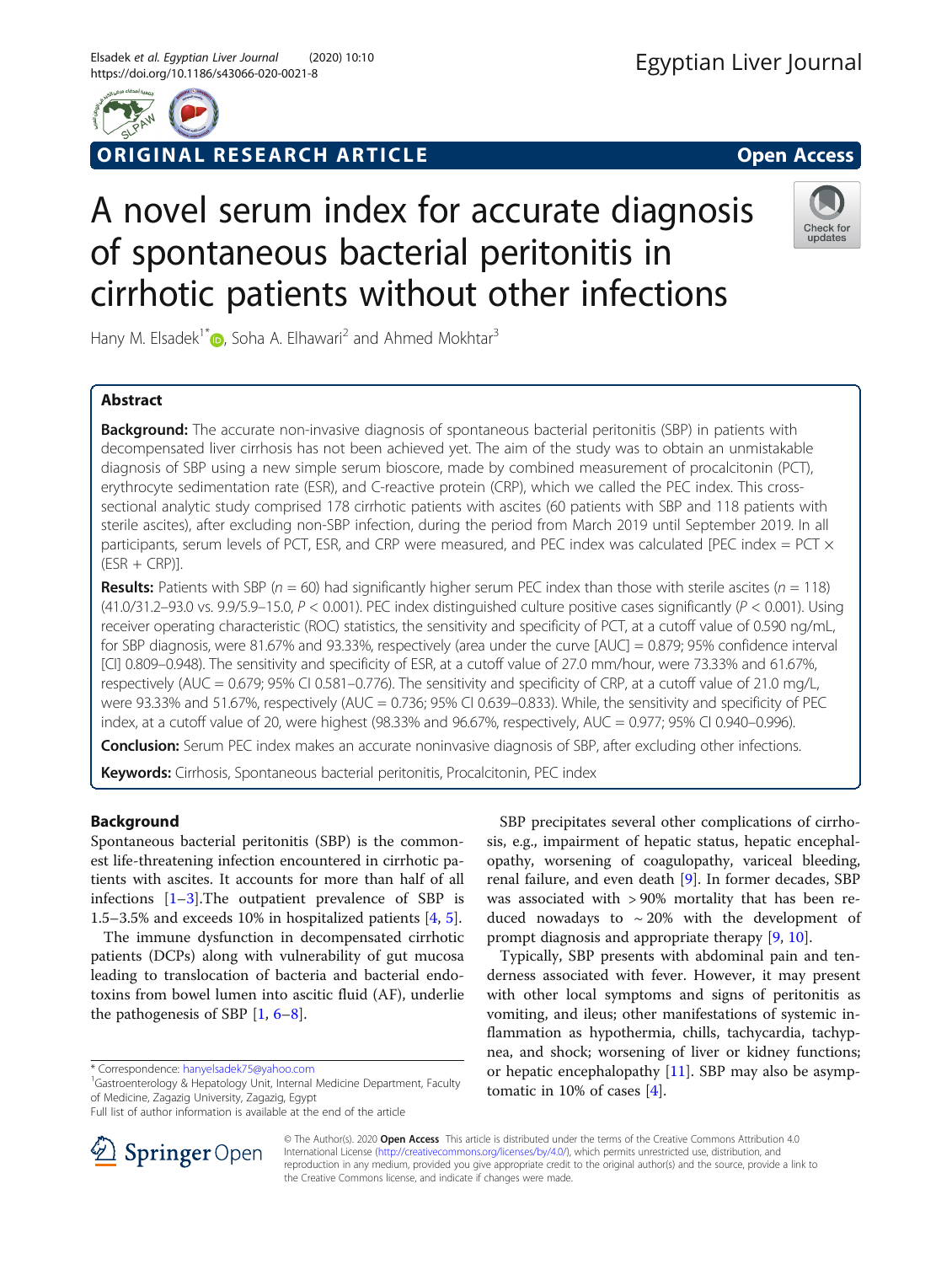Though, a positive AF culture for a pathogen is the gold standard for SBP diagnosis, about 60% of cases with clinical manifestations indicative of SBP and increased AF polymorphonuclear leukocytic (PMNL) count have negative cultures. Consequently, an AF PMNL count  $\ge$  $250/\mu$ L is considered for SBP diagnosis, regardless of culture results [[12](#page-6-0)–[15](#page-6-0)]. In considerable number of cases, the absence of typical clinical characteristics of SBP makes its identification difficult [[16\]](#page-6-0).Therefore, an early non-invasive diagnosis of SBP in DCPs is sometimes recommended, especially in cases with irrelevant clinical manifestations, those newly admitted to hospital, or those with unexplained shock or deterioration of their liver functions [\[2](#page-6-0), [3](#page-6-0), [16](#page-6-0)].

Several non-invasive methods were tried in many studies for SBP diagnosis, as alternatives to diagnostic paracentesis, with variable accuracies, e.g., clinical scores  $[17]$  $[17]$ , fecal calprotectin  $[18]$ , and numerous serum inflammatory cytokines and chemokines such as monocyte chemotactic protein-1, interleukin-10 [[19\]](#page-7-0), human neutrophil peptide [\[20](#page-7-0)], platelet indices [\[21](#page-7-0)], macrophage inflammatory protein-1 beta [\[22\]](#page-7-0), interferon-γ-induced protein-10, tumor necrosis factor-α, and interleukin-6 [[23\]](#page-7-0). However, none of these methods was accurate enough to replace diagnostic paracentesis.

Procalcitonin (PCT) is a 116-amino acid polypeptide precursor of calcitonin with a molecular weight of 13 KDa produced by extra-thyroidal cells (e.g., monocytes) [\[24\]](#page-7-0). It has been proposed in highly cited studies as a potentially valuable serum biomarker to diagnose bacterial infections in general [\[24](#page-7-0)–[26\]](#page-7-0) and SBP in particular [\[27](#page-7-0)–[30](#page-7-0)]. Normally, serum PCT level is undetectable  $(< 0.01$  ng/mL), and it rapidly increases in case of infection [\[26\]](#page-7-0).

Although the reported average estimate of sensitivity and specificity of serum PCT for SBP diagnosis in different clinical trials were relatively high (83% and 92%, respectively) [[27\]](#page-7-0), this performance was insufficient to make an acceptable accurate diagnosis. In order to achieve a more reliable diagnostic accuracy of PCT, we have tried a combined measurement of serum PCT with serum erythrocyte sedimentation rate (ESR) and Creactive protein (CRP) to formulate a novel serum index for SBP diagnosis that we called, the PEC index.

#### Methods

#### Study design and sitting

This cross-sectional analytic study was carried out on 178 consecutive hospitalized cirrhotic patients with ascites admitted to internal medicine and tropical medicine departments, in collaboration with the Clinical Pathology Department, Faculty of Medicine, Zagazig University Hospital, Egypt, from March 2019 until September 2019.

#### **Participants**

Out of 257 consecutive hospital admissions of potentially eligible cirrhotic patients with ascites, 62 patients who had non-SBP infections were excluded and 7 patients died before the sampling procedures. Eligibility for the study was confirmed in 188 patients; of them, only 178 patients accepted to participate in the study.

#### Inclusion criteria

- 1. Adult patients  $\geq 18$  years
- 2. All consecutive hospitalized DCPs with moderate to severe ascites (that was detected clinically and confirmed with abdominal ultrasonography) who were admitted for different purposes like clinically suspected SBP, variceal bleeding, and hepatic encephalopathy. Participants were classified into an SBP group (either symptomatic or asymptomatic)  $(n = 60)$  and a sterile ascites group  $(n = 118)$ .

The diagnosis of SBP was confirmed by an AFPMNL count  $\geq$  250/mm<sup>3</sup> with or without a positive ascitic fluid culture for pathogenic bacteria. Absence of both criteria meant the ascites was sterile [\[14,](#page-6-0) [15\]](#page-6-0).

#### Exclusion criteria

- 1. Patients with a diagnosed infection other than AF infection, e.g., upper and lower respiratory tract infection, urinary tract infection, and otitis media
- 2. Patients with HCC or associated pancreatic disease, as these conditions could affect the components of PEC index.
- 3. Patients who received antibiotics 10 days prior to hospital admission.
- 4. Patients with AF culture positivity and AF PMNL count  $<$  250/mm<sup>3</sup> (bacterascites)
- 5. Patients who refused to be enrolled in the study or refused to sign the consent.

#### Study tools

All included patients were subjected to thorough clinical assessment, abdominal ultrasound scanning, routine laboratory examination, e.g., complete blood picture, liver function and kidney function tests, coagulation profile and viral markers, and determination of serum levels of ESR (first hour), CRP (by Cobas 8000, Roch, Germany) and PCT, and peritoneal fluid examination.

#### Serum PCT measurement

This was done by the electrochemiluminescence immunoassay (ECLIA) on Cobas e 411 immunoassay analyzers, Roch, Germany, acting via the sandwich principle. The analyzer automatically calculates the analyte concentration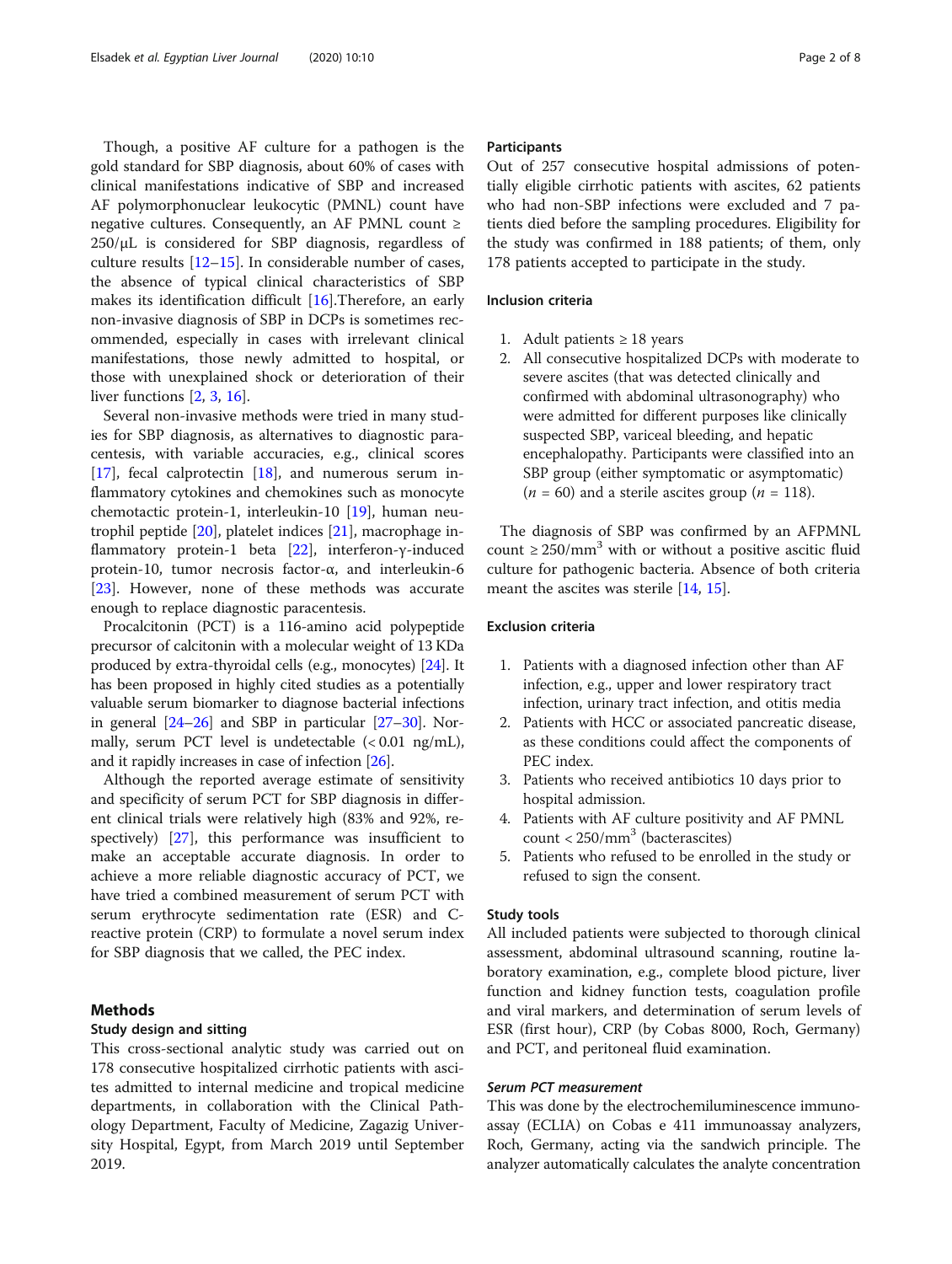of each sample in ng/ml with a measuring range of 0.02 to 100 ng/ml and the coefficient of variability of 8% [[31](#page-7-0)].

#### Peritoneal fluid examination technique

Sterile bedside diagnostic paracentesis was done using a 23-G needle attached to a 20 cc syringe after applying local anesthesia. Then, aspirated ascitic fluid was collected into two tubes and analyzed within 2 h of aspiration. The first tube for culture and sensitivity and second tube with ethylene diamine tetraacetic acid were to be analyzed for biochemistry and leukocyte counts.

#### PEC index

This is a new serum bioscore, innovated in this study, which was calculated by the formula; PEC index = PCT  $\times$  (ESR + CRP). This formula was chosen on a statistical base, after repeated trials and errors while trying several different formulae.

#### Statistical analysis

Statistical analysis was performed with SPSS software, version 22.0 (SPSS Inc., Chicago, IL, USA). The continuous variables were expressed as means ± standard deviation (SD) and the categorical variables as count numbers and proportions. The suitable test was used, e.g., Student's t test, Mann–Whitney U test, Pearson's chi-squared test, Fisher's exact test, and Pearson's correlation test. The result was considered significant if  $P \leq$ 0.05. In order to test the diagnostic accuracy of various markers as well as the novel PEC index for diagnosis of SBP, we used receiver operating characteristic (ROC) statistics and determined sensitivity, specificity, and area under the curve (AUC) for each.

#### Results

Comparison between SBP group ( $n = 60$ ) and sterile ascites group ( $n = 118$ ) regarding demographic, clinical, and laboratory characteristics revealed significantly higher serum PCT, ESR, and CRP, as well as significantly higher AF LDH and PMNL count in SBP group ( $P <$ 0.001, for all parameters). Also, PEC index was significantly higher in SBP group than in sterile ascites group  $(41.0/31.2-93.0 \text{ vs. } 9.9/5.9-15.0, P < 0.001)$  $(41.0/31.2-93.0 \text{ vs. } 9.9/5.9-15.0, P < 0.001)$  $(41.0/31.2-93.0 \text{ vs. } 9.9/5.9-15.0, P < 0.001)$  (Table 1).

AF bacterial culture positivity was found in 41.67% (25/60) of SBP group, but not in sterile ascites group at all  $(0/60)$  (Table [1](#page-3-0)). The commonest pathogens encountered were Escherichia coli in 68.0% (17/25) and Klebsiella in 16.0% (4/25) of culture positive cases. Positivity of AF culture among patients with SBP was significantly associated with higher levels of serum PCT, PEC index, AF LDH, and AF PMNL count and with lower AF glucose level  $(P < 0.001$ , for all) (Table [2\)](#page-4-0).

ROC statistics were used to assess diagnostic accuracy of tested serum markers in SBP diagnosis (Figs. [1](#page-4-0) and [2](#page-4-0)).

The sensitivity and specificity of PCT, at a cutoff value of 0.590 ng/mL, were 81.67% and 93.33% (AUC = 0.879; 95% confidence interval [CI] 0.809–0.948). The sensitivity and specificity of ESR, at a cutoff value of 27.0 mm/h, were 73.33% and 61.67% (AUC = 0.679; 95% CI 0.581– 0.776). The sensitivity and specificity of CRP, at a cutoff value of 21.0 mg/L, were 93.33% and 51.67% (AUC = 0.736; 95% CI 0.639–0.833) (Fig. [1](#page-4-0) and Table [3\)](#page-5-0). Serum PEC index, at a cutoff value of 20, had much higher sensitivity and specificity for SBP diagnosis (98.33% and 96.67%, respectively, AUC = 0.977; 95% CI 0.940–0.996), with an overall diagnostic accuracy of 97.50% (Fig. [2](#page-4-0) and Table [3\)](#page-5-0).

Figures [3](#page-5-0) and [4](#page-5-0) and Table [3](#page-5-0) show the diagnostic performances of PEC index and its components in discrimination between cases with culture-negative SBP and those with sterile ascites. PCT, at a cutoff value of 0.305 ng/mL, was associated with a better diagnostic accuracy (AUC = 0.825; 95% CI 0.742–0.907) than that of ESR, at a cutoff value of 27 mm/h (AUC = 0.649; 95% CI 0.521– 0.776) and that of CRP at a cutoff value of 23.5 mg/L (AUC = 0.704; 95% CI 0.613–0.794) (Fig. [3](#page-5-0)). PEC index, at a cutoff value of 20, was associated with the best diagnostic performance (AUC = 0.970; 95% CI 0.934–1.0) (Fig. [4](#page-5-0)).

#### **Discussion**

The search for a non-invasive and readily available biomarker for unmistakable diagnosis of SBP in cirrhotic patients with ascites, is still under clinical trials [[22,](#page-7-0) [23](#page-7-0), [29,](#page-7-0) [30](#page-7-0), [32](#page-7-0), [33](#page-7-0)]. The current work, to the best of our knowledge, is the first to characterize the use of indexed combined measurement of serum PCT, ESR, and CRP for this purpose, after exclusion of non-SBP bacterial infections.

In this study, all SBP patients ( $n = 60$ ) had AF inflammatory response due to bacterial infection as was identified by AF PMNL count  $\geq$  250/HPF. Other biochemical findings in AF analysis confirmed the presence of infection like high LDH and low glucose. These findings were in accordance with that of Badawy et al. [[34\]](#page-7-0) and EL-Motasem et al. [[35](#page-7-0)].

In addition, serum levels of acute phase reactants; ESR, CRP, and PCT in the SBP group of our patients (31/23–36 mm/h, 27/24–29 mg/L, and 0.691/0.604– 1.690 ng/mL, respectively) were significantly higher than in sterile ascites group (25/19–30 mm/h, 20/11–25 mg/ L, and  $0.259/0.159-0.350$  ng/mL, respectively) (P < 0.001, for all). Likewise, Viallon et al. [\[36\]](#page-7-0), Such et al. [[37\]](#page-7-0), Papp et al. [[38\]](#page-7-0), and Wu et al. [[39\]](#page-7-0) described elevations of inflammatory mediators in the setting of SBP. This could be explained by activation of cytokine synthesis and innate immunity in response to circulating bacterial endotoxins [[40](#page-7-0)].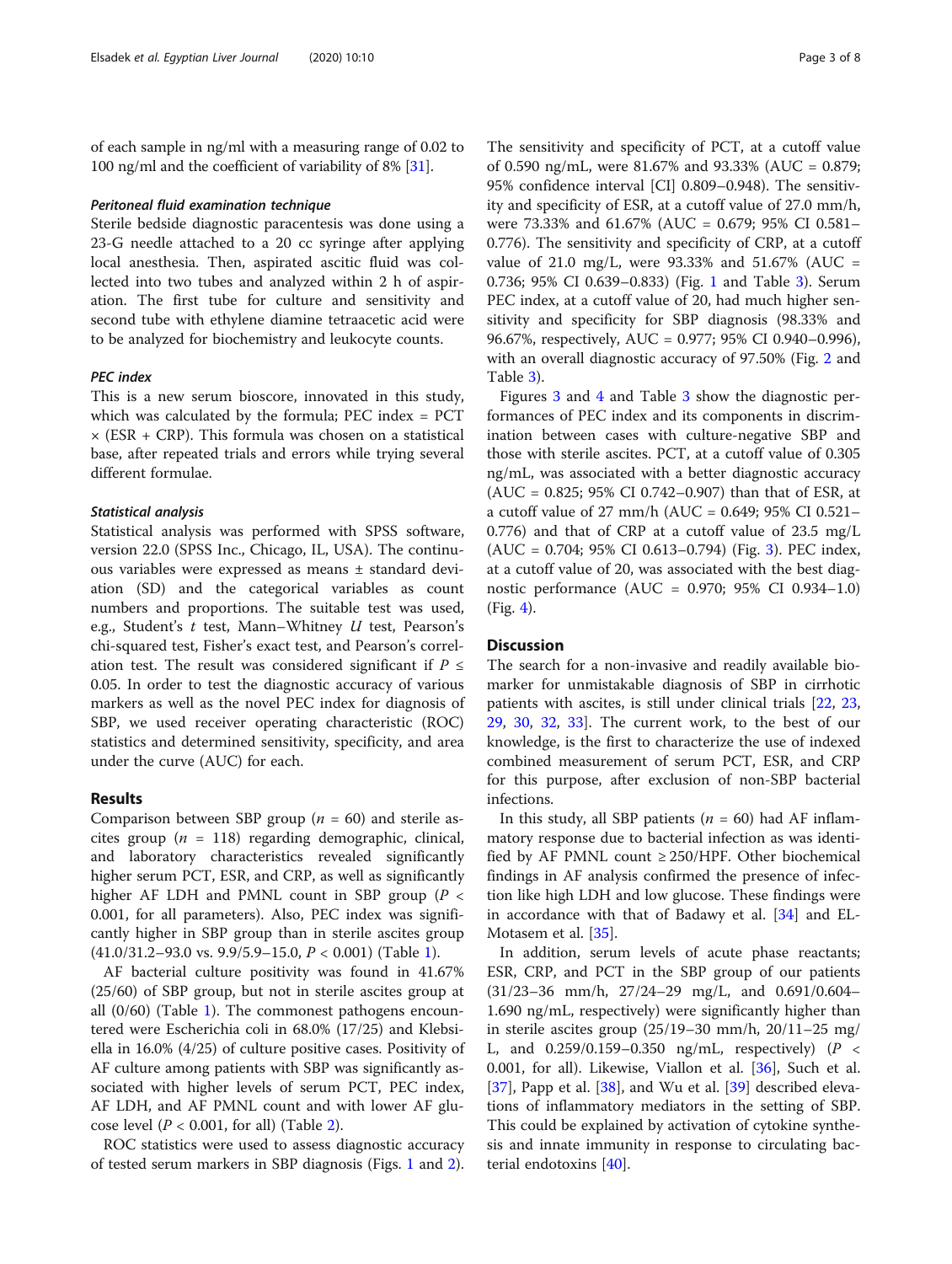<span id="page-3-0"></span>

|  |  | Table 1 Demographic, clinical, and laboratory data of the studied groups |
|--|--|--------------------------------------------------------------------------|
|  |  |                                                                          |

|                                                                          | Sterile ascites $n = 118$ | SBP $n = 60$      | P          |
|--------------------------------------------------------------------------|---------------------------|-------------------|------------|
| Age (mean $\pm$ SD, years)                                               | $57.3 \pm 7.3$            | $57.6 \pm 6.8$    | 0.824      |
| Male sex                                                                 | 55 (46.6%)                | 38 (63.3%)        | 0.073      |
| Hypertension                                                             | 12 (10.2%)                | 9 (15.0%)         | 0.345      |
| Diabetes mellitus                                                        | 18 (15.3%)                | 11 (18.3%)        | 0.599      |
| Cause of liver disease                                                   |                           |                   | $0.727**$  |
| - HCV infection                                                          | 94 (79.7%)                | 51 (85.5%)        |            |
| - HBV infection                                                          | 20 (16.9%)                | 8 (13.3%)         |            |
| - Other causes                                                           | $4(3.4\%)$                | 1(1.7%)           |            |
| Serum albumin (mean $\pm$ SD, g/dL)                                      | $2.53 \pm 0.18$           | $2.49 \pm 0.21$   | 0.178      |
| Serum Total bilirubin (median/IQR, mg/dL)                                | 2.11/0.91-3.29            | 2.00/1.50-3.42    | $0.167*$   |
| INR (mean $\pm$ SD)                                                      | $1.47 \pm 0.20$           | $1.53 \pm 0.28$   | 0.095      |
| ALT (median/IQR, IU/L)                                                   | 27/18-38                  | 34/15-44          | $0.387*$   |
| AST (median/IQR, IU/L)                                                   | 48/36-60                  | 47/29-74          | $0.892*$   |
| Serum creatinine (median/IQR, mg/dL)                                     | 1.00/1.00-1.00            | 1.00/1.00-1.75    | $0.158*$   |
| Serum LDH (mean ± SD, IU/L)                                              | $214 \pm 54$              | $226 \pm 51$      | 0.126      |
| Blood TLC (median/IQR, $\times$ 10 <sup>3</sup> /mm <sup>3</sup> )       | 6.10/4.00-8.00            | 7.00/4.43-8.90    | $0.158*$   |
| Hemoglobin (mean ± SD, g/dL)                                             | $10.07 \pm 1.49$          | $10.06 \pm 1.33$  | 0.952      |
| Platelets count (median/IQR, $\times$ 10 <sup>3</sup> /mm <sup>3</sup> ) | 90/66-144                 | 82/66-144         | $0.550*$   |
| ESR (median/IQR, mm/hour)                                                | 25/19-30                  | $31/23 - 36$      | $< 0.001*$ |
| CRP (median/IQR, mg/L)                                                   | $20/11 - 25$              | $27/24 - 29$      | $< 0.001*$ |
| PCT (median/IQR, ng/mL)                                                  | 0.259/0.159-0.350         | 0.691/0.604-1.690 | $< 0.001*$ |
| PEC index [PCT $\times$ (ESR + CRP)] (median/IQR)                        | 9.89/5.93-15.00           | 41.04/31.18-92.99 | $< 0.001*$ |
| Ascitic fluid albumin (mean $\pm$ SD, g/dL)                              | $0.837 \pm 0.148$         | $0.875 \pm 0.128$ | 0.094      |
| Ascitic fluid glucose (mean $\pm$ SD, g/dL)                              | $112 \pm 17$              | $99 \pm 12$       | < 0.001    |
| Ascitic fluid LDH (mean ± SD, IU/L)                                      | $109 \pm 18$              | $157 \pm 42$      | < 0.001    |
| Ascitic fluid PMNL (median/IQR, cell/mm <sup>3</sup> )                   | 200/170-207               | 3334/274-641      | $< 0.001*$ |
| Ascitic fluid PMNL $\geq$ 250/mm <sup>3</sup>                            | $0(0.0\%)$                | 60 (100.0%)       | < 0.001    |
| Positive ascitic fluid bacterial culture                                 | $0(0.0\%)$                | 25 (41.7%)        | < 0.001    |

SD standard deviation, IQR interquartile range, HCV hepatitis C virus, HBV hepatitis B virus, INR international normalized ratio, ALT alanine aminotransferase, AST aspartate aminotransferase, IU international unit, LDH lactate dehydrogenase, TLC total leukocytic count, ESR erythrocyte sedimentation rate, CRP C-reactive protein, PCT procalcitonin, PMNL polymorphonuclear leukocytes

\*Mann–Whitney U test, \*\* Fisher's exact test

As a pro-inflammatory cytokine, PCT is elevated in acute bacterial infections and reaches the highest serum level in severe infections and sepsis as it is enhanced by systemic inflammatory response. It is not elevated by viral infection or autoimmune inflammation [[24](#page-7-0)–[26\]](#page-7-0). Serum PCT measurement has an established role in differentiation between bacterial infections and other inflammatory conditions [\[25](#page-7-0), [41](#page-7-0)]; however, its use as a diagnostic biomarker for SBP has been reported frequently in the last decade, with conflicting results [\[22](#page-7-0), [27](#page-7-0)–[30](#page-7-0), [38,](#page-7-0) [39\]](#page-7-0).

In this work, with the exception that CRP was more sensitive than PCT for SBP diagnosis (93.33% versus 81.67%, respectively), the sensitivity and specificity of serum PCT at a cutoff value of 0.590 ng/mL for SBP diagnosis (81.67% and 93.33%, respectively, AUC: 0.879) were relatively higher than that of ESR at a cutoff value of 27.0 mm/h (73.33% and 61.67%, respectively, AUC 0.679) and that of CRP at a cutoff value  $> 21.0$  mg/L (93.33% and 51.67%, respectively; AUC 0.736). PCT appears to be superior in detecting septic conditions to other pro-inflammatory markers like ESR and CRP, because of its earlier increase upon infection and its better specificity [\[36,](#page-7-0) [38,](#page-7-0) [39,](#page-7-0) [41\]](#page-7-0).

A previous meta-analysis by Yang et al. [[27\]](#page-7-0) including18 studies on 1827 DCPs, published between 2000 and 2014, investigated the diagnostic performance of PCT as a marker of SBP. They reported a relatively good diagnostic performance with a summary estimate of sensitivity and specificity of 83.0% and 92.0%, respectively,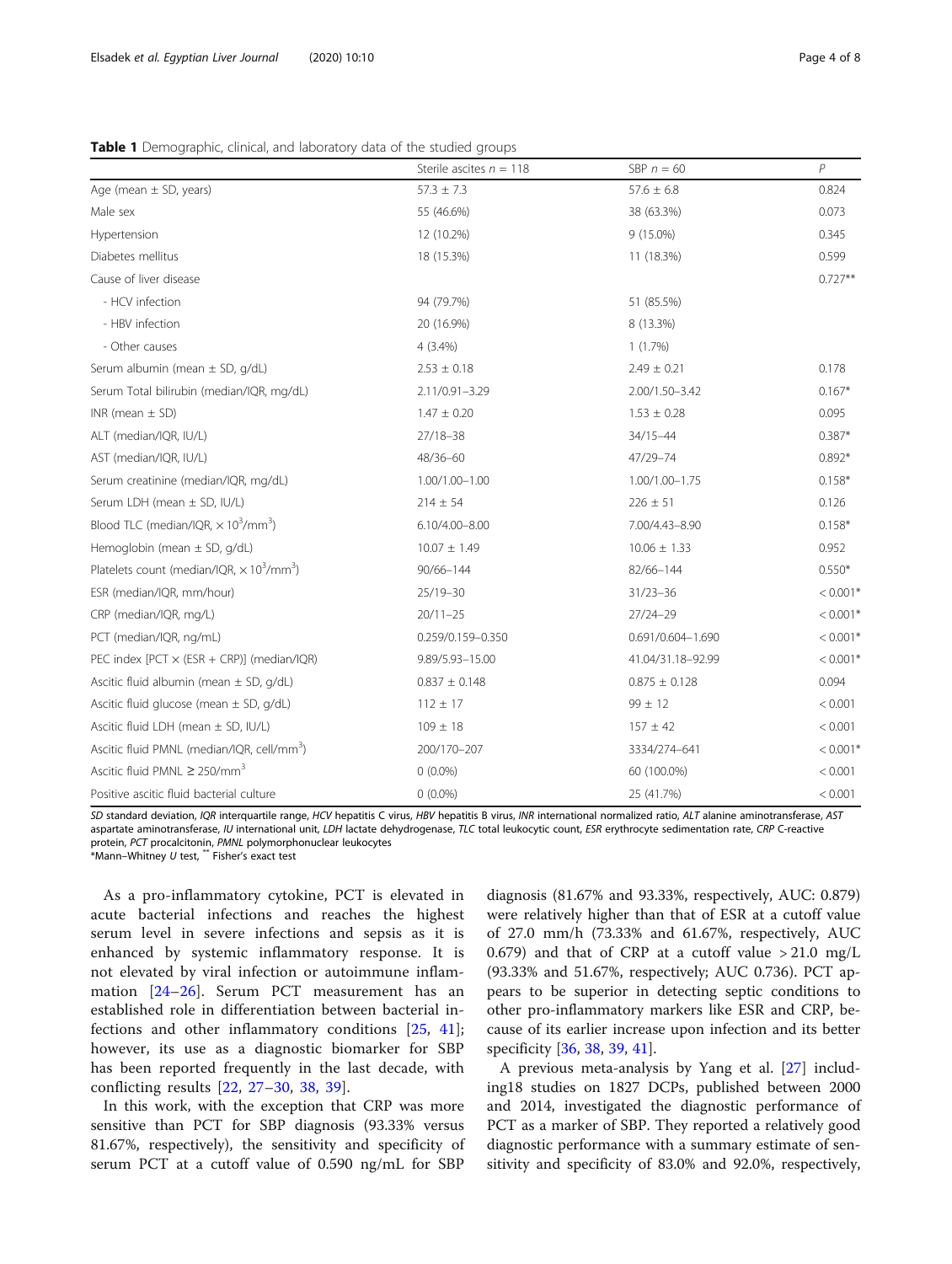<span id="page-4-0"></span>Table 2 Comparison between culture-positive and culture-negative SBP patients, regarding serum and AF biomarkers

|                                                                          | Culture negative<br>$n = 35$ | Culture-positive<br>$n = 25$ | P          |  |
|--------------------------------------------------------------------------|------------------------------|------------------------------|------------|--|
| ALT (median/IQR, IU/L)                                                   | 38/15-45                     | $26/15 - 39$                 | $0.413*$   |  |
| AST (median/IQR, IU/L)                                                   | 44/31-74                     | 48/22-79                     | $0.554*$   |  |
| Serum LDH (mean ± SD, IU/L)                                              | $225 \pm 46$                 | $229 \pm 58$                 | 0.750      |  |
| Blood TLC (median/IQR, $\times$ 10 <sup>3</sup> /mm3)                    | $7.0/4.8 - 9.0$              | $7.0/4.3 - 8.6$              | $0.553*$   |  |
| Platelets count (median/IQR, $\times$ 10 <sup>3</sup> /mm <sup>3</sup> ) | 82/66-145                    | 80/68-133                    | $0.887*$   |  |
| ESR (median/IQR, mm/hour)                                                | $32/22 - 36$                 | $30/28 - 35$                 | $0.952*$   |  |
| CRP (median/IQR, mg/L)                                                   | $26/24 - 28$                 | $27/25 - 30$                 | 0.253      |  |
| PCT (median/IQR, ng/mL)                                                  | 0.614/0.410-0.649            | 1.733/1.256-2.500            | $< 0.001*$ |  |
| PEC index $[PCT \times (ESR + CRP)]$ (median/IQR)                        | 36.34/25.22-40.19            | 101.48/70.79-136.89          | $< 0.001*$ |  |
| Ascitic fluid albumin (mean $\pm$ SD, g/dL)                              | $0.865 \pm 0.13$             | $0.889 \pm 0.13$             | 0.467      |  |
| Ascitic fluid glucose (mean $\pm$ SD, g/dL)                              | $104 \pm 9$                  | $93 \pm 13$                  | < 0.001    |  |
| Ascitic fluid LDH (mean $\pm$ SD, IU/L)                                  | $142 \pm 28$                 | $177 \pm 50$                 | < 0.001    |  |
| Ascitic fluid PMNL (median/IQR, cell/mm <sup>3</sup> )                   | 275/260-310                  | 655/463-6700                 | $< 0.001*$ |  |

SD standard deviation, IQR interquartile range, ALT alanine aminotransferase, AST aspartate aminotransferase, LDH lactate dehydrogenase, TLC total leukocytic count, ESR erythrocyte sedimentation rate, CRP C-reactive protein, PCT procalcitonin, PMNL polymorphonuclear leukocytes \*Mann–Whitney U test

which came very close to our results. On the other hand, Lesińska et al. [[22\]](#page-7-0) reported that serum PCT could not distinguish patients with and without SBP. The small sample size  $(n = 32)$  of their study [\[22](#page-7-0)] could explain this contradictory result.

Positive results of AF bacterial cultures, in this study, were found only in 41.6% (25/60) of SBP patients. Nearly the same result was frequently reported before [\[12,](#page-6-0) [14](#page-6-0), [15](#page-6-0)]. The predominance of gram-negative over gram-positive bacteria among culture positive cases, in our study, goes with other studies [\[1,](#page-6-0) [42\]](#page-7-0). In the current work, serum PCT, opposite to ESR and CRP, was significantly elevated in culture positive cases of SBP ( $P < 0.001$ ). This comes in accordance with the study of Cekin et al. [\[43\]](#page-7-0), but it does not come in agreement with the studies of EL-Gendy et al. [[44](#page-7-0)] or Cai et al. [[28](#page-7-0)] who reported the lack of sensitivity of serum PCT to differentiate the culture results in SBP patients.

In this research, the newly advocated PEC index [calculated as  $PCT \times (ESR + CRP)$ ] was significantly higher in SBP group than in sterile ascites group ( $P < 0.001$ ),



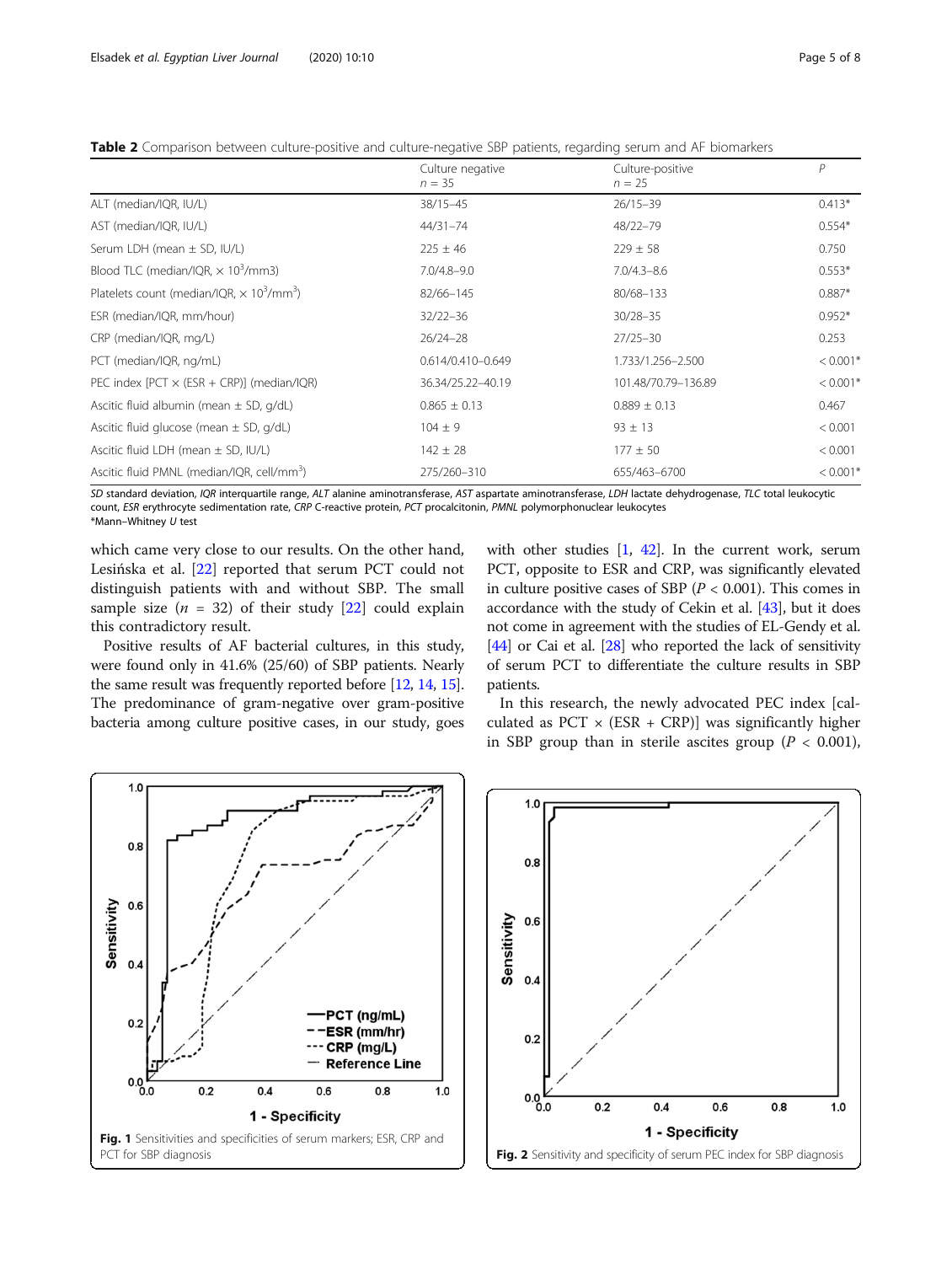| Serum<br>markers | SBP diagnosis |             |             |                          | Discrimination between culture-negative SBP and sterile ascites |              |             |             |                          |         |
|------------------|---------------|-------------|-------------|--------------------------|-----------------------------------------------------------------|--------------|-------------|-------------|--------------------------|---------|
|                  | Cutoff value  | Sensitivity | Specificity | <b>AUC</b><br>$(95%$ CI) | P                                                               | Cutoff value | Sensitivity | Specificity | <b>AUC</b><br>$(95%$ CI) | D       |
| PCT ng/mL        | > 0.590       | 81.67%      | 93.33%      | 0.879<br>$0.809 - 0.948$ | < 0.001                                                         | > 0.305      | 85.70%      | 72.90%      | 0.825<br>$0.742 - 0.907$ | < 0.001 |
| FSR mm/hour      | >27.0         | 73.33%      | 61.67%      | 0.679<br>$0.581 - 0.776$ | < 0.001                                                         | >27.0        | 68.60%      | 61.00%      | 0.649<br>$0.521 - 0.776$ | 0.008   |
| CRP mg/L         | > 21.0        | 93.33%      | 51.67%      | 0.736<br>$0.639 - 0.833$ | < 0.001                                                         | >23.5        | 80.00%      | 64.40%      | 0.704<br>$0.613 - 0.794$ | < 0.001 |
| PFC index        | > 20.0        | 98.33%      | 96.67%      | 0.977<br>$0.940 - 0.996$ | < 0.001                                                         | > 20.0       | 97.10%      | 96.60%      | 0.970<br>$0.934 - 1.0$   | < 0.001 |

<span id="page-5-0"></span>Table 3 Diagnostic accuracy of PEC index and its components for SBP diagnosis and for distinguishing culture-negative SBP from sterile ascites, using ROC statistics

ROC receiver operating characteristic, PCT procalcitonin, ESR erythrocyte sedimentation rate, CRP C-reactive protein, AUC area under the curve, CI confidence interval

and it was significantly more elevated in culture-positive than in culture-negative cases of SBP  $(P < 0.001)$ .

In the present study, at a cutoff value of 20, the sensitivity and specificity of serum PEC index for SBP diagnosis (98.33% and 96.67%, respectively, AUC 0.977) were much higher than that of serum PCT, ESR, and CRP. Likewise, the sensitivity and specificity of serum PEC index, at a cutoff value of 20, to distinguish cases with culture-negative SBP from sterile ascites cases (97.1% and 96.6%, respectively, AUC 0.970), were much better than that of PEC components. The superiority of PEC index over any of its components, for diagnosis of SBP and even of its culture-negative subtype, could be explained simply by the mathematical compensatory effect of combining several markers with different degrees of sensitivity and specificity, helping escaping false positive and false negative results.

Furthermore, the above mentioned diagnostic accuracy of PEC index in SBP is better than that of other promising serum markers that were reported in the last few years [[32,](#page-7-0) [33\]](#page-7-0). Although serum homocysteine had relatively high sensitivity and specificity for distinguishing SBP (95.1% and 89.3%, respectively; AUC 0.932) [[32\]](#page-7-0), it is less accurate than PEC index. A D-dimer cutoff value of 1500 ng/mL was determined optimal for ruling out SBP due to high sensitivity (96.8%); however, this marker was not useful for confirming SBP due to low specificity (40.6%) [[33\]](#page-7-0).

Similar to our study design, Wang et al. [\[45](#page-7-0)] have conducted a recently published study on 259 consecutive cirrhotic patients with ascites admitted to a Chinese



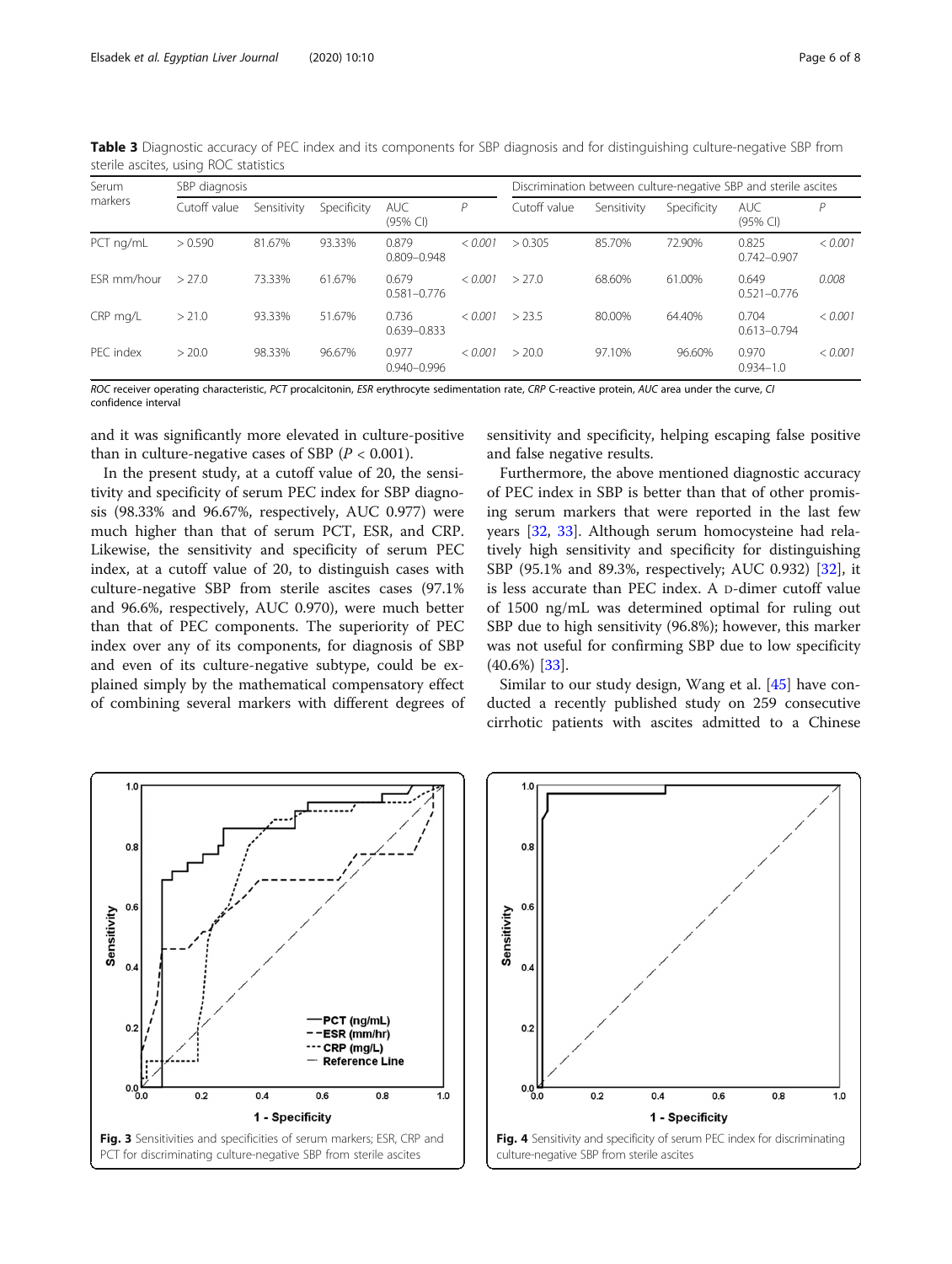<span id="page-6-0"></span>military hospital to investigate the efficacy in SBP diagnosis of combined measurement of PCT, mean fluorescence intensity of mature neutrophils (sNFI) and difference in hemoglobin concentration between newly formed and mature red blood cells (dCHC). Of these, 51/259 (19.7%) had culture-positive SBP, 58/259 (22.4%) had culture-negative SBP, and 150/259 (57.9%) had sterile ascites. The total bioscore of those three markers used by Wang et al. [[45\]](#page-7-0), at a cutoff value of ≥3.40, had a sensitivity of 92.6%, a specificity of 95.3% and an AUC of 0.937 (95% CI 0.901–0.994, P < 0.001), which are less than that of PEC index innovated in our study.

Some limitations to our study are to be mentioned. First is the relatively small sample size. Second, we did not test for serum markers other than PEC index components to help making head to head comparison. Finally, it would have been more appropriate if we added one more group of DCPs with infections other than SBP to assess specificity of PEC index for SBP.

#### Conclusion

The novel serum PEC index seems sufficient to make a fairly accurate non-invasive diagnosis of SBP in cirrhotic patients with ascites, provided that non-SBP bacterial infections are excluded.

#### Recommendations

To validate the clinical use of serum PEC index for SBP diagnosis, further larger trials are needed that should involve assessment of PEC index in non-SBP infections and its comparison with other serum biomarkers.

#### Abbreviations

AF: Ascitic fluid; AUC: Area under the curve; CRP: C-reactive protein; DCPs: Decompensated cirrhotic patients; ESR: Erythrocyte sedimentation rate; PCT: Procalcitonin; PEC index: Index of combined measurement of PCT, ESR and PCT; PMNL: Polymorphonuclear leukocytes; ROC: Receiver operating characteristic; SBP: Spontaneous bacterial peritonitis

#### Acknowledgments

Great thanks to all patients who accepted enrollment in the study as well as to all nursing staff and technicians who helped accomplishing this work.

#### Authors' contributions

HE had selected the idea and design of the work, had contributed in the data collection and interpretation, shared in drafting the work, and had made the final revision of data. SE had contributed in the data collection and interpretation and shared in drafting the work. AM had helped in the data collection and analysis and had performed the laboratory work. All authors have read and approved the final manuscript.

#### Funding

This research did not receive any specific grant or any other financial support from funding agencies in the public, commercial, or not-for-profit sectors.

#### Availability of data and materials

The datasets generated and/or analyzed during the current study are not publicly available due to confidential and institutional ethical issues but are available from the corresponding author on reasonable request.

#### Ethics approval and consent to participate

The study was conducted in accordance with the ethical principles of the 1975 Declaration of Helsinki, and it was reviewed and approved by Research Ethics Committee of Faculty of Medicine, Zagazig University Institutional Review Board, #5644, in 9 March 2019. A written informed consent was obtained from all the participants after explaining the aim and concerns of the study.

#### Consent for publication

Not applicable.

#### Competing interests

The authors declare that they have no competing interests.

#### Author details

<sup>1</sup>Gastroenterology & Hepatology Unit, Internal Medicine Department, Faculty of Medicine, Zagazig University, Zagazig, Egypt. <sup>2</sup>Tropical Medicine Department, Faculty of Medicine, Zagazig University, Zagazig, Egypt. <sup>3</sup>Clinical Pathology Department, Faculty of Medicine, Zagazig University, Zagazig, Egypt.

# Received: 4 October 2019 Accepted: 23 January 2020<br>Published online: 16 March 2020

#### References

- 1. Wiest R, Krag A, Gerbes A (2012) Spontaneous bacterial peritonitis: recent guidelines and beyond. Gut 61:297–310
- 2. Acharya SK (2013) Difficult to treat spontaneous bacterial peritonitis. Trop Gastroenterol 34:7–13
- 3. Jalan R, Fernandez J, Wiest R, Schnabl B, Moreau R, Angeli P et al (2014) Bacterial infections in cirrhosis: a position statement based on the EASL Special Conference 2013. J Hepatol 60:1310–1324
- 4. Evans LT, Kim WR, Poterucha JJ, Kamath PS (2003) Spontaneous bacterial peritonitis in asymptomatic outpatients with cirrhotic ascites. Hepatology 37:897–901
- 5. Nousbaum JB, Cadranel JF, Nahon P, Nguyen Khac E, Moreau R, Thévenot T et al (2007) Diagnostic accuracy of the Multistix 8 SG reagent strip in diagnosis of spontaneous bacterial peritonitis. Hepatology 45:1275–1281
- 6. Kalaitzakis E, Johansson J (2006) Intestinal permeability in cirrhotic patients with and without ascites. Scand J Gastroenterol 4l:326–330
- 7. Gines P, Fernandez J, Durand F, Saliba F (2012) Management of critically-ill cirrhotic patients. J Hepatol 56(Suppl 1):S13–S24
- 8. Wiest R, Lawson M, Geuking M (2014) Pathological bacterial translocation in liver cirrhosis. J Hepatol 60:197–209
- 9. Tandon P, Garcia-Tsao G (2008) Bacterial infections, sepsis, and multiorgan failure in cirrhosis. Semin Liver Dis 28:26–42
- 10. Garcia-Tsao G (2001) Current management of the complications of cirrhosis and portal hypertension: variceal hemorrhage, ascites, and spontaneous bacterial peritonitis. Gastroenterology 120:726–748
- 11. Piddock LJ, Planas R, Bernard B, Inadomi JM (2000) Diagnosis, treatment and prophylaxis of spontaneous bacterial peritonitis: a consensus document. International ascites club. J Hepatol 32(1):142–153
- 12. Fernandez J, Navasa M (2002) Bacterial infections in cirrhosis: epidemiological changes with invasive procedures and norfloxacin prophylaxis. Hepatology 35:140–148
- 13. Wong CL, Holroyd-Leduc J (2008) Does this patient have bacterial peritonitis or portal hypertension? How do I perform a paracentesis and analyze the results? JAMA 299:1166–1178
- 14. European Association for the Study of the Liver (2010) EASL clinical practice guidelines on the management of ascites, spontaneous bacterial peritonitis, and hepatorenal syndrome in cirrhosis. J Hepatol 53:397–417
- 15. Runyon BA, AASLD (2013) Introduction to the revised American Association for the Study of Liver Diseases Practice Guideline management of adult patients with ascites due to cirrhosis 2012. Hepatology 57:1651–1653
- 16. Attar BM, George M (2014) Disease dependent qualitative and quantitative differences in the inflammatory response to ascites occurring in cirrhotics. World J Hepatol 6:85–91
- 17. Wehmeyer MH, Krohm S, Kastein F, Lohse AW, Lüth S (2014) Prediction of spontaneous bacterial peritonitis in cirrhotic ascites by a simple scoring system. Scand J Gastroenterol 49:595–603